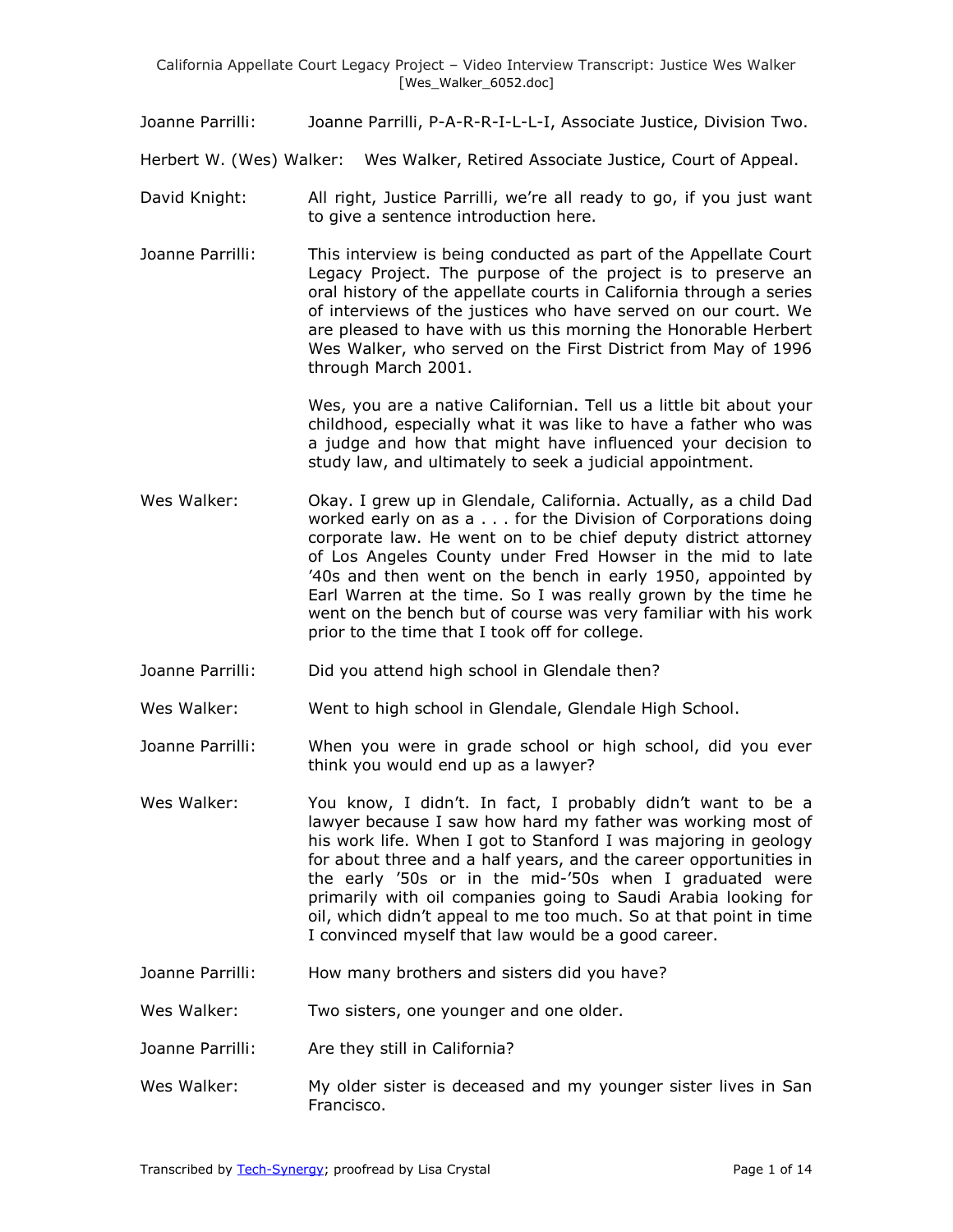- Joanne Parrilli: Did either of them consider law as a career, if you know?
- Wes Walker: I don't think so. Both of them . . . this is back in the days when people got married, had children, had families, and then took care of their families. My younger sister Elizabeth lived in Los Banos for years. Her husband . . . they had a farm implement business in Los Banos, and then she raised a whole bunch of kids; so that was her life.
- Joanne Parrilli: How many generations of native Californians had there been in the Walker lineage by the time you arrived?
- Wes Walker: Oh, boy. My grandmother was born here in San Francisco in the 1860s. I'm not sure of the exact date. My father was born in San Francisco in 1898 or 1899, I think. My mother was born in Los Angeles in early 1900. So that would be, what, three generations?
- Joanne Parrilli: You've already told us you graduated or you attended Stanford. When was it that you graduated?
- Wes Walker: Nineteen fifty-five.

Joanne Parrilli: Did you go directly into law school?

- Wes Walker: Went directly to USC to go to law school, yeah.
- Joanne Parrilli: What was USC like back then in the '50s?
- Wes Walker: You know, I've sort of been torn over this issue all of my adult life. At the time, I really wanted to stay at Stanford to go to law school. My father, my mother, and my two sisters all graduated from USC, and Dad convinced me that it was really imperative that I go to USC, what is now Law Center. At that time, in the late '50s, probably two-thirds of the lawyers in Los Angeles were SC grads. East L.A. really didn't get started until early, mid-'50s, and a good portion of judges were USC grads. And that was important, so—
- Joanne Parrilli: Was it pretty much an all-male environment back then?
- Wes Walker: Pretty much. We had three or four women in the class, out of like . . . The entering class was around 140, and we'd end up with about 80-something, and there were probably two or three women who graduated.
- Joanne Parrilli: How about minorities? Any minorities back then?
- Wes Walker: A few, not a lot.
- Joanne Parrilli: Most of the graduates in your class, did you ever keep track of how their careers went or where they ended up?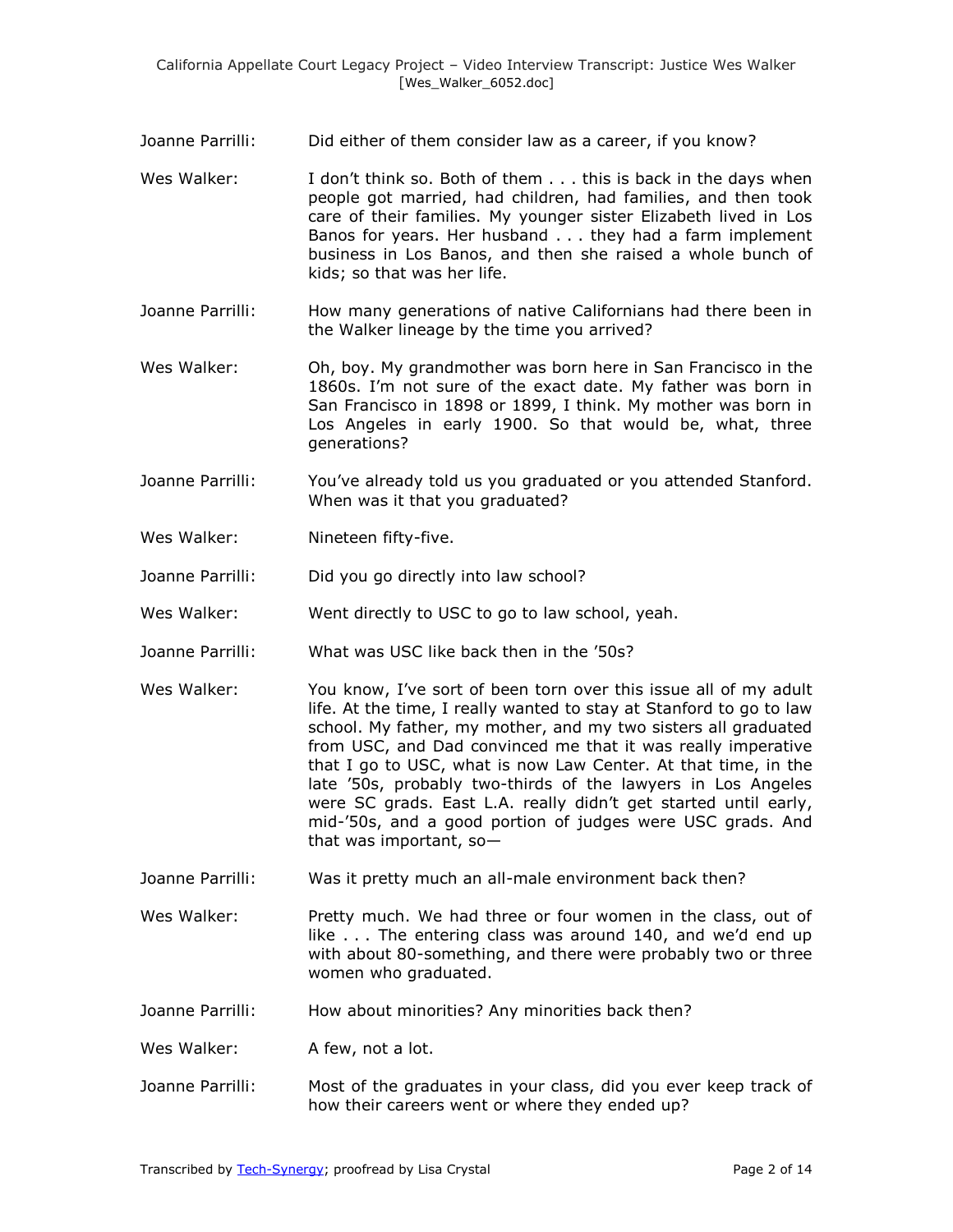$(00:04:51)$ 

- Wes Walker: You know, a little bit. Of course, we had reunions periodically, the last one being our 50th year, several years ago. Surprisingly, most of them stayed in the Los Angeles area. Most of them were very successful in larger law firms down there and pretty much stayed close to home.
- Joanne Parrilli: And then after law school, what was your first venture as a practitioner?
- Wes Walker: When I was actually in law school, I worked for the L.A. County Counsel gofering in the afternoon after classes. I'd go down and pick up papers and run them down to the presiding judge, who at that time was Stanley Mosk. And this was back in 1956, 1957. So after graduation I stayed with the county counsel as a deputy for not quite a year; at that point I wanted to get out of the big city and frankly wanted to get out my father's shadow, which was fairly large in Los Angeles at that point.
- Joanne Parrilli: Was he on the bench by then?
- Wes Walker: He was on the bench by then and ended up trying most of the high-profile criminal cases in Los Angeles County, including the *Sirhan* case later on in the '60s. So in any event, I had a classmate that was with a firm in Santa Ana and I after about a year at the county counsel hooked up with him and stayed there over 20 years.
- Joanne Parrilli: Any noticeable changes from the legal environment in L.A. County moving to Orange County?
- Wes Walker: Totally different. You go from the big city to basically a cow county.

Joanne Parrilli: Back then?

- Wes Walker: Well, back then it was all bean fields and orange groves. There was some merger of the population of Buena Park and Garden Grove in the northern part of the county, but the rest of the county was still agricultural and fairly rural.
- Joanne Parrilli: And the firm that you worked with?

Wes Walker: Rutan and Tucker, which went from . . . I think I was the ninth attorney with the firm. When I left in the late '70s there were close to 90 and now there's I think 150, so it's grown substantially.

Joanne Parrilli: What kind of a practice did you have there?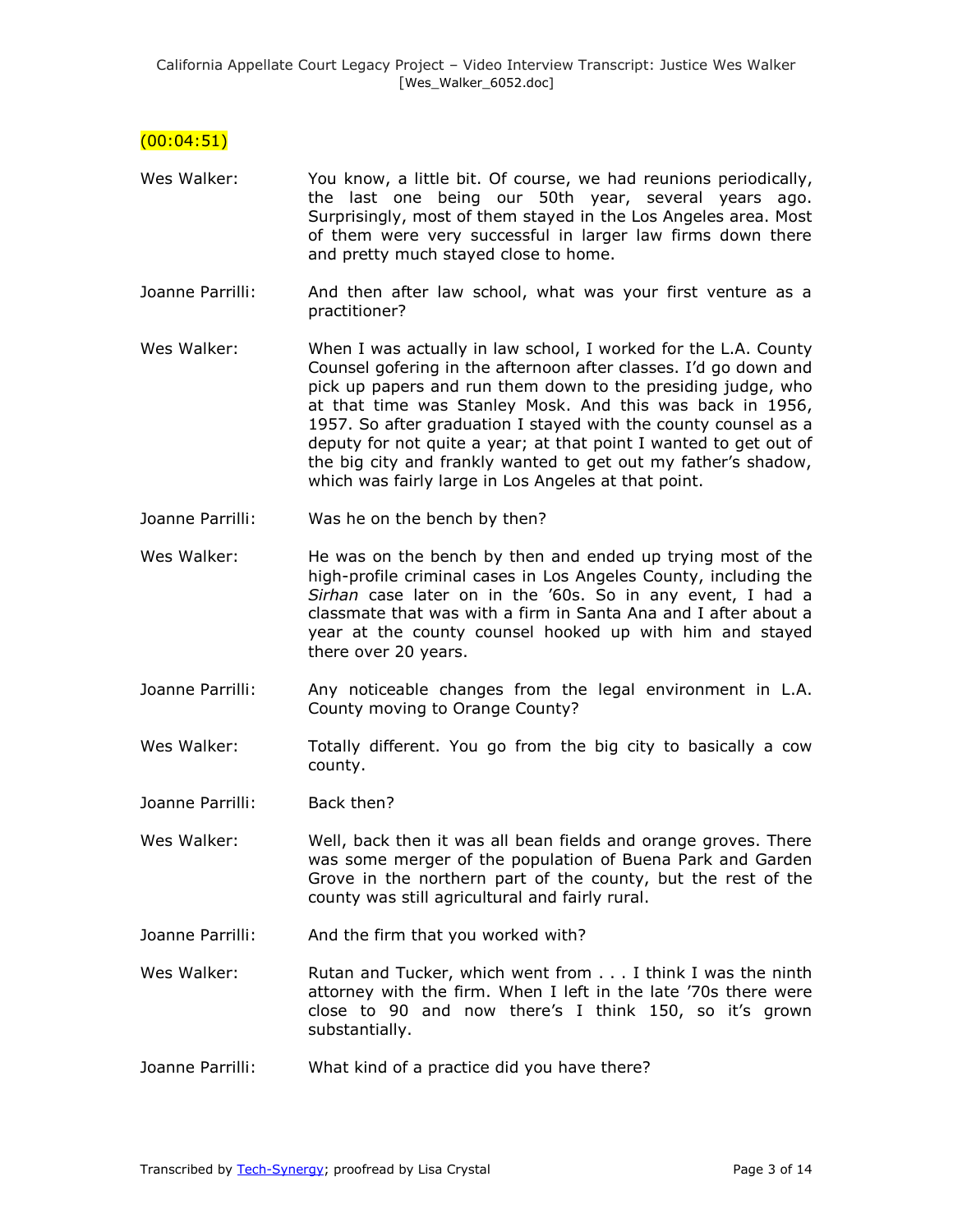- Wes Walker: **Initially I was doing insurance defense work. I was doing** misdemeanor prosecutions for two other cities. I was city prosecutor for what was then Cypress and Dairyland, cities on the western side of the county, which was still dairy farmers and hadn't really been developed at that point. So I did insurance defense, city prosecutorial work. I worked from that into really complex civil litigation over the years.
- Joanne Parrilli: You eventually became managing partner there?
- Wes Walker: Managing partner for several years in the mid '70s, right.
- Joanne Parrilli: Was that before the billable hours or was that—
- Wes Walker: *[Laughing]* That was at a time when, at least in the firm I was in, I think all firms very typically . . . where you still had to maintain your billable hours and do the administrative work. So I was putting in, I guess in the mid-'70s, somewhere around 2,500 to 2,600 hours a year, including perhaps 1,700, 1,800 billables at that time. So that was one of the reasons I think I burned out and decided to go to Napa.
- Joanne Parrilli: After Rutan and Tucker and those years in Southern California, what was your next job in the legal field?
- Wes Walker: Actually, I moved out of civil practice and was associated with two or three other attorneys for about a year. Two of my expartners at Rutan and Tucker moved to Napa in the early '70s. So they came after me to rejoin them, which I did.
- Joanne Parrilli: When did you make the move then from Southern California up to the north?
- Wes Walker: Actually I bought property in 1979 and moved up there in early 1980.
- Joanne Parrilli: What was that like? You've gone from a big city of Southern California to the countryside back then, and then to the wilderness, I guess, by then. *[laughing]*
- Wes Walker: *[Laughing]* The countryside had grown. By the time I left, in the early '80s, it was a big city.
- Joanne Parrilli: What was Napa like when you first came up?
- Wes Walker: Napa was a very small town. I still had a number of clients in the Southern California area, and for the first year or two I did a lot of commuting and then maintained that client base down there. But that was a small town. There were three superior court judges and three municipal court judges. The firm I joined there—or rejoined, with two of my partners—I think there were eight or nine of us at that time.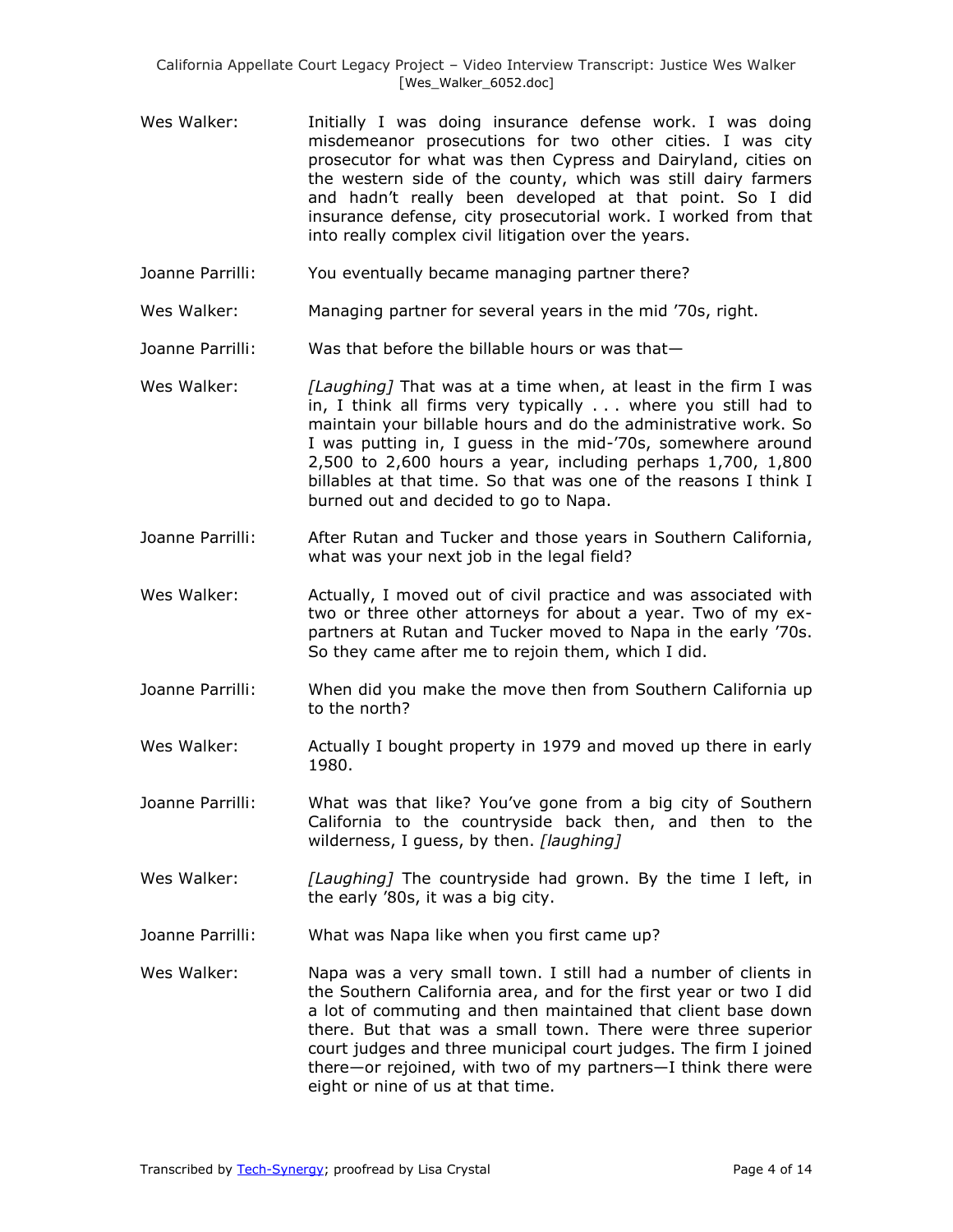Joanne Parrilli: How long were you with that firm?

Wes Walker: About five years from when I was appointed.

- Joanne Parrilli: During the time that you were practicing law there, was your practice pretty much civil?
- Wes Walker: Pretty much the same thing, civil litigation. The complexity of it changed dramatically. I was hanging on to a lot of the statewide practice for a while and I got tired of traveling and it became more of a small-town civil practice—although we had a lot of very good clients here in the winery business, vineyards, the industry in Napa Valley.
- Joanne Parrilli: And that became a personal interest of yours at some point, that growing of grapes.

Wes Walker: We planted a small vineyard in 1990, actually.

 $(00:09:59)$ 

- Joanne Parrilli: What made you decide to put your name in for a judgeship, Wes?
- Wes Walker: I think a number of reasons. I think that the fact that I had always admired my father and felt that he really had done a great job at being a judge. I found it to be at that point in my career something I felt would be more rewarding than the constant battle in court, which I think has proven out pretty much.
- Joanne Parrilli: You were directly appointed to the superior court by Governor Deukmejian in 1985. What were your first trials? I mean, did they put you right into civil, having had all that wealth of experience?
- Wes Walker: Typically in small counties I did go right into trial work, into civil trial work. But in small counties, you do everything. You do criminal, you do domestic, you do family law, you do probate; nobody is really specialized. But we were rotating on a yearly basis. My first assignment in the first year was civil, which included family law, which I had very little background in at that point.
- Joanne Parrilli: And I see that you were active in the delay, a reduction effort which was coming into importance in all the trial courts about that time. What sparked your interest in trial delay reduction?
- Wes Walker: Oh, boy. I think the principal reason was at that point in time, the court that I was with, Phil Champlin and Scott Snowden, really felt that we should be more active in administrative, in management of the cases, in management of the court. Up until that point in time, I think typically the courts were very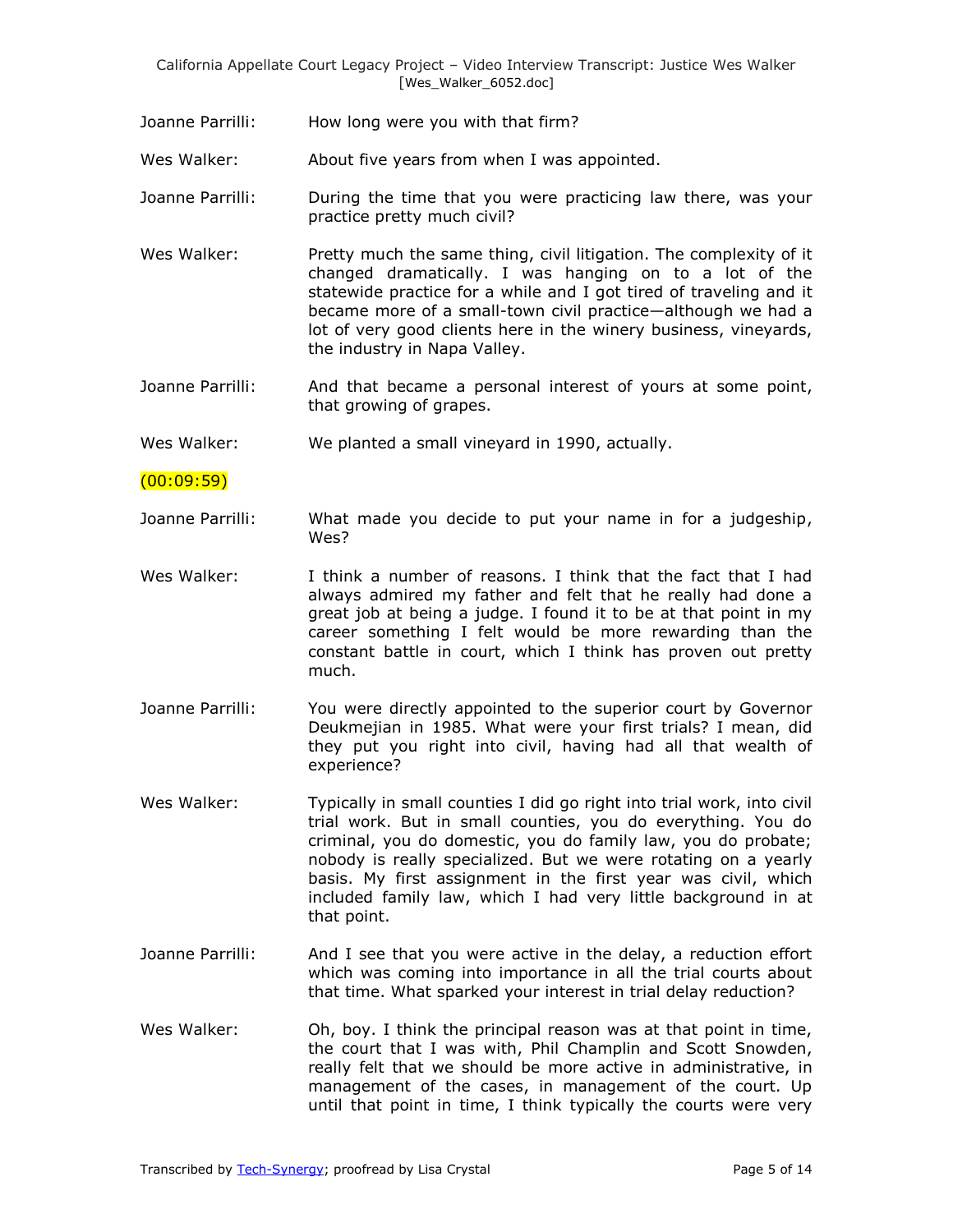much laid-back and would allow the litigants to pursue their own timing. And cases in the southern part of the state were taking four to five years or longer to get to trial. So we felt we had an opportunity in Napa County to set up a delay reduction process. Actually, other than Ventura and San Diego counties, I think we were the third to really adopt the delay reduction procedure, and we were very successful at it. We also at the same time were able to administratively consolidate the municipal court and the superior court, which was unique. So we had both the consolidation and a delay reduction program that came in probably in the late '80s, 1989, somewhere in that time frame.

- Joanne Parrilli: And having practiced as a lawyer, did you experience the frustration when you were a lawyer of having your cases delayed?
- Wes Walker: Obviously, more than frustration, but the feelings of the clients of just not getting . . . being able to get to court; and particularly in the business area, which I was involved very heavily in, where you're dealing with contract law, you're dealing with real estate law. Problems need to be resolved timely and they weren't being resolved timely, so we became very active in administering cases and very successful. We were in the first year able to process over 90 percent between filing and disposal or disposition of them, so . . . and that ratio, I think, pretty well maintained itself to the day, so $-$
- Joanne Parrilli: How did the relationship maintain between the lawyers practicing up there on the bench, which was a small bench, as you've said?
- Wes Walker: You mean as far as the acceptance of the delay reduction? I think it was very good. I worked very closely. I set up a committee with the bar, local bar, and I worked very closely with them in really adopting the rules and bringing them into the process, which I think worked very well. And so we got down to the point where we really cut into the delay reduction. They were, I think, many of them eager to get into it because of the time and because of the fact that we'd get cases tried and get them disposed of.
- Joanne Parrilli: Sure—and they could share in the credit along with the court.
- Wes Walker: Some very interesting results we had, at least in Napa; I don't know about the rest of the state. But we found that after we instituted the delay reduction, we had about a 50 percent drop in civil filings. So all the junk filings that had been going on for years, with people filing and then sitting on them and hoping to settle, disappeared. So our civil filings went way down and we were able to obviously process cases a lot faster.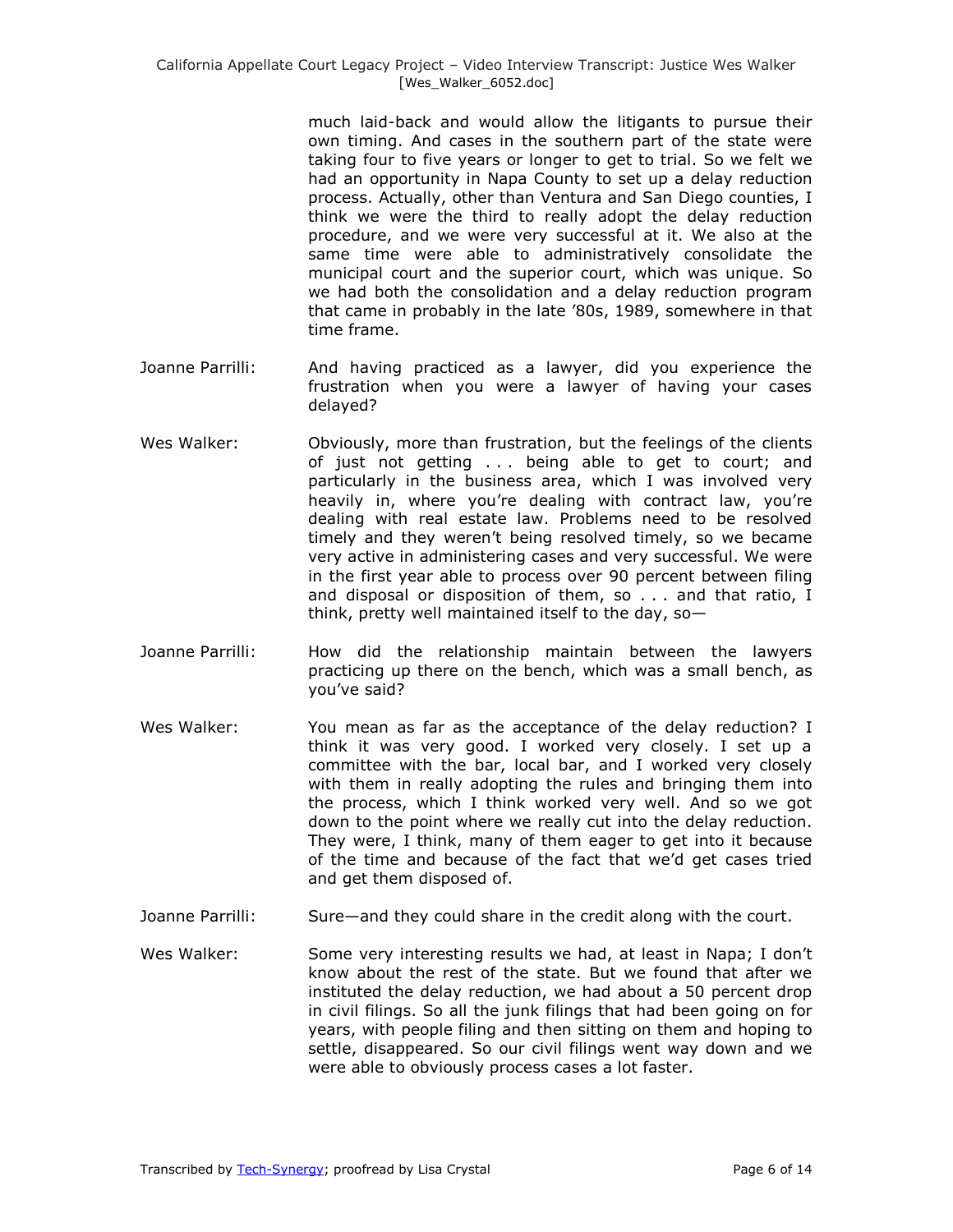- Joanne Parrilli: Any cases from your time on the Napa Superior Court that are particularly memorable, or any trials you had?
- Wes Walker: Nothing really. You know, we did everything from murder to family law, and processed a lot of cases.
- Joanne Parrilli: After more than 10 years, then, on the Napa Superior Court, you joined us in Division Three in 1996, after Justice Merrill passed away. At the time the division consisted of Justice Phelan, who had just been appointed presiding justice of the division in April of the same year, and Justice Corrigan and myself. Justice Chin had gone on to the Supreme Court on March 1st, the year that you joined us. Do you remember any first impressions you had of our division or the court here in the First District as a whole?

## $(00:14:54)$

- Wes Walker: Oh, boy. *[laughing]* You know, it was a nice change. I enjoyed, I think, moving from the activity of the trial courts, which I thoroughly enjoyed and still thoroughly enjoy, into a more academic atmosphere. I think it was more creative. I felt more challenged, I think, mentally as far as applying the law and then deciding cases. So it was a big change, as I'm sure you recall.
- Joanne Parrilli: And we were still over at Marathon Plaza back then.
- Wes Walker: Still in the temporary court, yeah.
- Joanne Parrilli: So it was an easier commute at that stage probably coming to . . . if you came down 80 in those days.
- Wes Walker: Actually it wasn't bad then, because I could take the ferry down from Vallejo and then walk over to the court, which worked out real well.
- Joanne Parrilli: How did the work compare with what you had done as a trial judge? Did you find it as interesting?
- Wes Walker: As far as the quality of the cases, I think it was very similar. As you know, we have a mix or had a mix about 50-50 civil and criminal. And that was pretty much what we had on the superior court; I mean, the cases were pretty much identical. There were a few cases that obviously came out of San Francisco and Oakland, Alameda County—which were larger cases than what we would have tried at Napa—which were more challenging but pretty much the same overall.
- Joanne Parrilli: Do you recall any cases that were your favorites or that kept you up late at night? *[laughing]*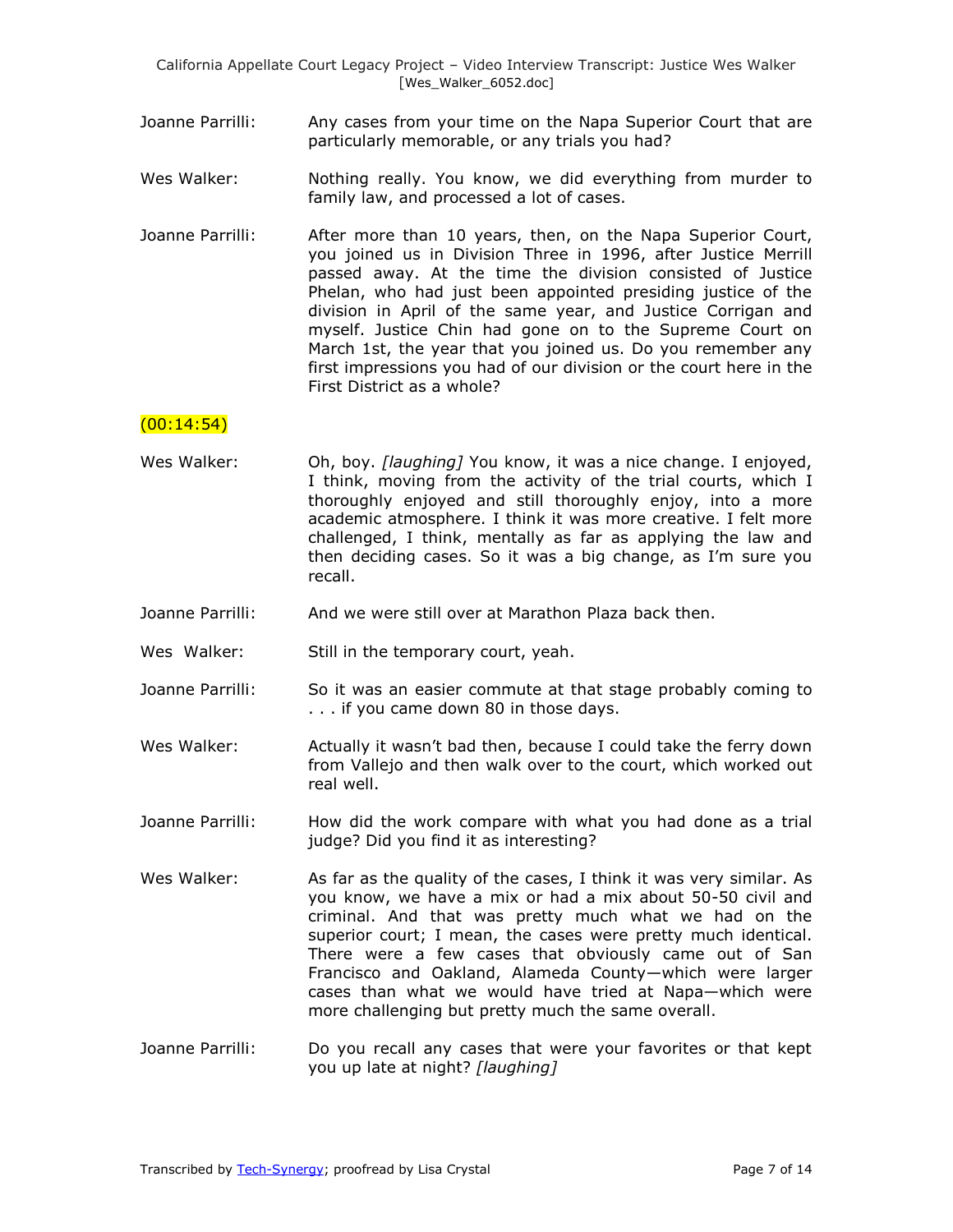- Wes Walker: *[Laughing]* I guess a number kept me up late at night, but several I found interesting. I don't know if you recall the little old ladies from Beardstown, which I think you were on that decision; that was a fun case to try.
- Joanne Parrilli: Tell us a little bit about that.
- Wes Walker: That was one where a group of little ladies in their 60s and 70s formed an investment group in Beardstown, Illinois; became very famous because of the rate of return they were accomplishing in their investment club. Published a book which was very successful, and on the cover of the book they were indicating they were returning 23, 24 percent investment return and three to one what Standard & Poor's were doing.

It turned out that basically they were including a lot of things accounting-wise that really didn't, weren't normally included by investment bankers, including their annual dues, which were accumulated. So there was a suit brought for false advertising under Business & Professions, I think 17200 or 17500, one of the two.

The trial court, as I recall, either sustained a demurrer without leave or granted summary judgment. We reversed it and held that basically it wasn't violative of the First Amendment free speech because it was commercial speech. The cover of the book really was a commercial, it was an advertisement; even though it was in the content of the book itself, we held that it did state a cause of action. So it was an interesting case.

- Joanne Parrilli: Any others?
- Wes Walker: You know, another one that I think you were on was the *Souza v. Antioch* case, the one where the child was killed by its father and the mother brought a wrongful death action and we—
- Joanne Parrilli: Against the police department.
- Wes Walker: Against the police department; we found that there was a duty because of the control that was taken by the police department, Antioch. I thought it was a fascinating case, although it was cutting-edge at that point. And as you recall, the publisher of opinions decided they didn't want to perpetrate what we decided in the case. *[laughing]* It was interesting.
- Joanne Parrilli: The great eraser in the sky. *[laughing]*

Wes Walker: Yeah, exactly.

- Joanne Parrilli: Any others?
- Wes Walker: You know, the other one that I really got into . . . and then there was one that . . . In fact, the only case I was reversed by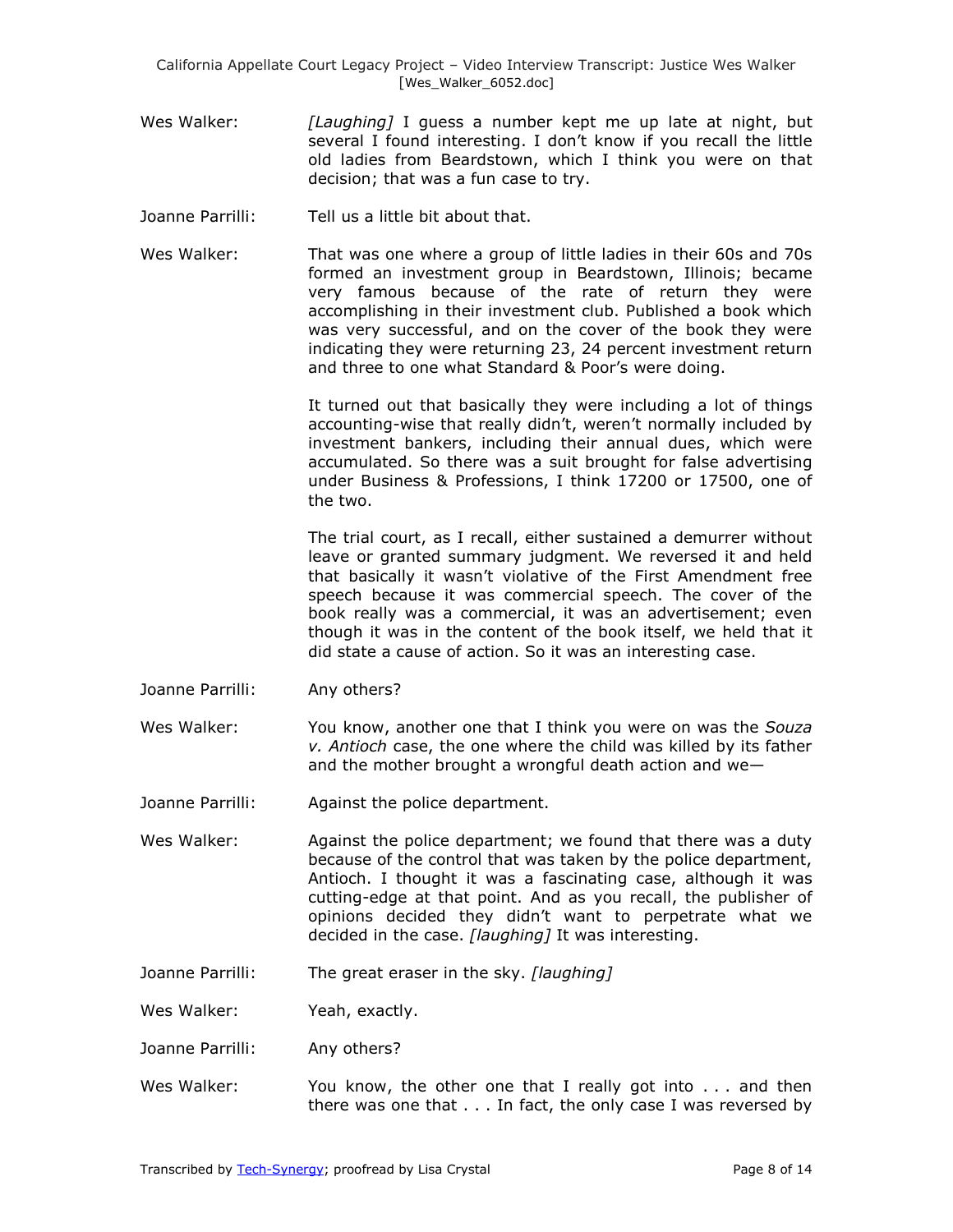the Supreme Court on, that you joined the reversal . . . and that one was the *Norgart v. Upjohn* case, the drug case question of whether or not the family of the decedent knew or should have known the dangers of the drug she was taking that ultimately caused her to commit suicide. And we held that actually that the statute had not run, and the Supreme Court disagreed with us. But I found that to be a fascinating case, one that I still think we made the right decision on.

- Joanne Parrilli: I remember one where I was a little worried, where Justice Corrigan and I were on opposite sides of an issue and, depending on who you agreed with, the majority would be formed. As I recall, discussions between Justice Corrigan and myself got a little heated from time to time on that case. Did we have you worried?
- Wes Walker: *[Laughing]* Not worried so much; I enjoyed watching the two of you work and disagree, and I think both of you had excellent arguments. And again, it was a case that could have gone either way, and I was convinced by Carol's logic that I should go with her, so—

## $(00:20:03)$

- Joanne Parrilli: Over the more than 40 years in the law that you served did you observe any significant changes to the court system, positive or negative?
- Wes Walker: Yes, both. I think the courts, in a way—and I think my experience of Napa really went along this—really became more aggressive as far as managing and administering the courts; in administering their cases were not as laid-back. I think the judges—at least when I was on the bench in my area and I think in California—were very conscientious, were very hardworking, and did an excellent job. But I saw a shift from really in the '60s and '70s with the judges really not asserting themselves in controlling the course of litigation to a situation where—at least when I was on the bench—it was very . . . we were very careful to manage the cases, make sure that cases did get resolved timely. That's the plus side.

On the negative side, I think judges today don't control their courts like they should. I think litigants and attorneys are getting away with a lot more than they should be getting away with. There's a lot of gamesmanship now that I don't think existed 20, 30, 40 years ago, which I think is unfortunate. I think it really impacts the ability of the trier of fact, whether it be a jury or judge, to really resolve the case in a fair fashion.

Joanne Parrilli: Is there anything that you attribute that to?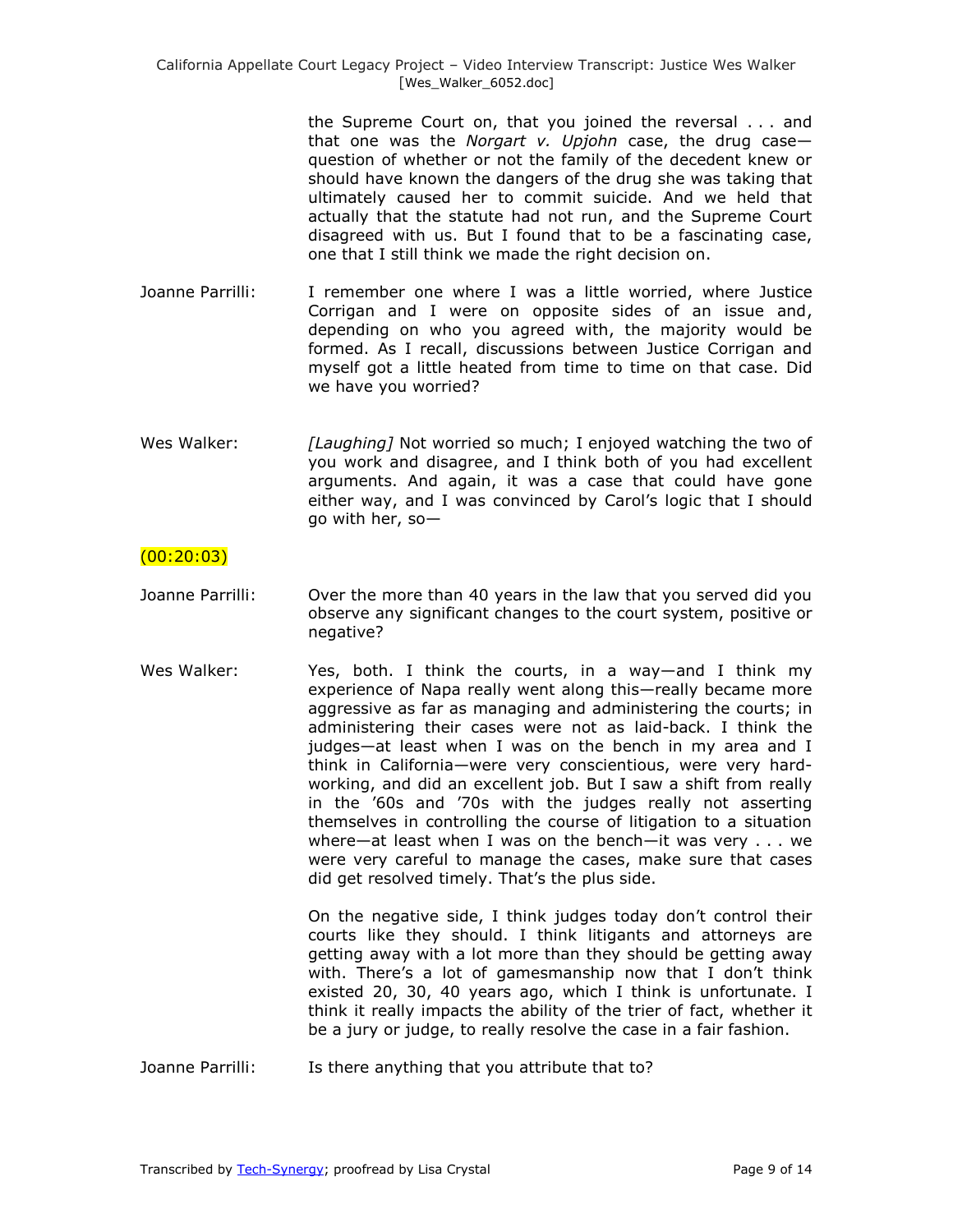Wes Walker: A lot of it I attribute to the judges not really controlling the courtroom. I think that many of the younger judges that I see today want to make everybody happy, and you can't do that. And I think that things get out of hand, through just lack of control.

> I think the discovery process . . . you know, when I first started practicing law, in the early '60s, discovery was brand-new. And that's become a game in and of itself, which I think is generating a lot of the gamesmanship that now goes on in lawsuits. I think that's unfortunate; discovery is necessary, but at the same time I think it gets way out of control.

- Joanne Parrilli: I know you've done many interesting things apart from the law, both while you were on our court and certainly after you left, and we're going to talk about those in just a few minutes. But since retiring, Wes, have you done any assigned judges work or private judging?
- Wes Walker: You know, I started out doing assigned judges, and I joined the American Arbitration Association and was doing both assignments statewide and also arbitration work with AAA. As you recall, the Chief Justice decided that was not a good idea, it was a conflict of interest, which I disagree with, by the way but nevertheless I gave up the assigned judging and then stayed with arbitration.
- Joanne Parrilli: And are you still doing that?
- Wes Walker: Still doing that.
- Joanne Parrilli: About what percentage of your time would you say you spend doing that?
- Wes Walker: Oh, boy, it's hard to judge; as in civil trials, many of them settle. I probably have e-mails or phone calls two, three times a week; actual trials last year, probably somewhere between 40 or 60 days, so maybe a quarter of the time, a third of the time.
- Joanne Parrilli: You've been retired now for about six years?
- Wes Walker: Just about.
- Joanne Parrilli: Can you tell us how you're spending the time that you're not spending doing private judging, in this so-called retirement?
- Wes Walker: I'm still growing grapes; I planted a small vineyard on our property. We have 25 acres in Napa. In 1990 I farmed that pretty much myself, up until a couple of years ago, when we started traveling quite a bit, and then had some help since then. And this year I'm actually turning that over to a vineyard manager under a land lease, so pretty much for the last five,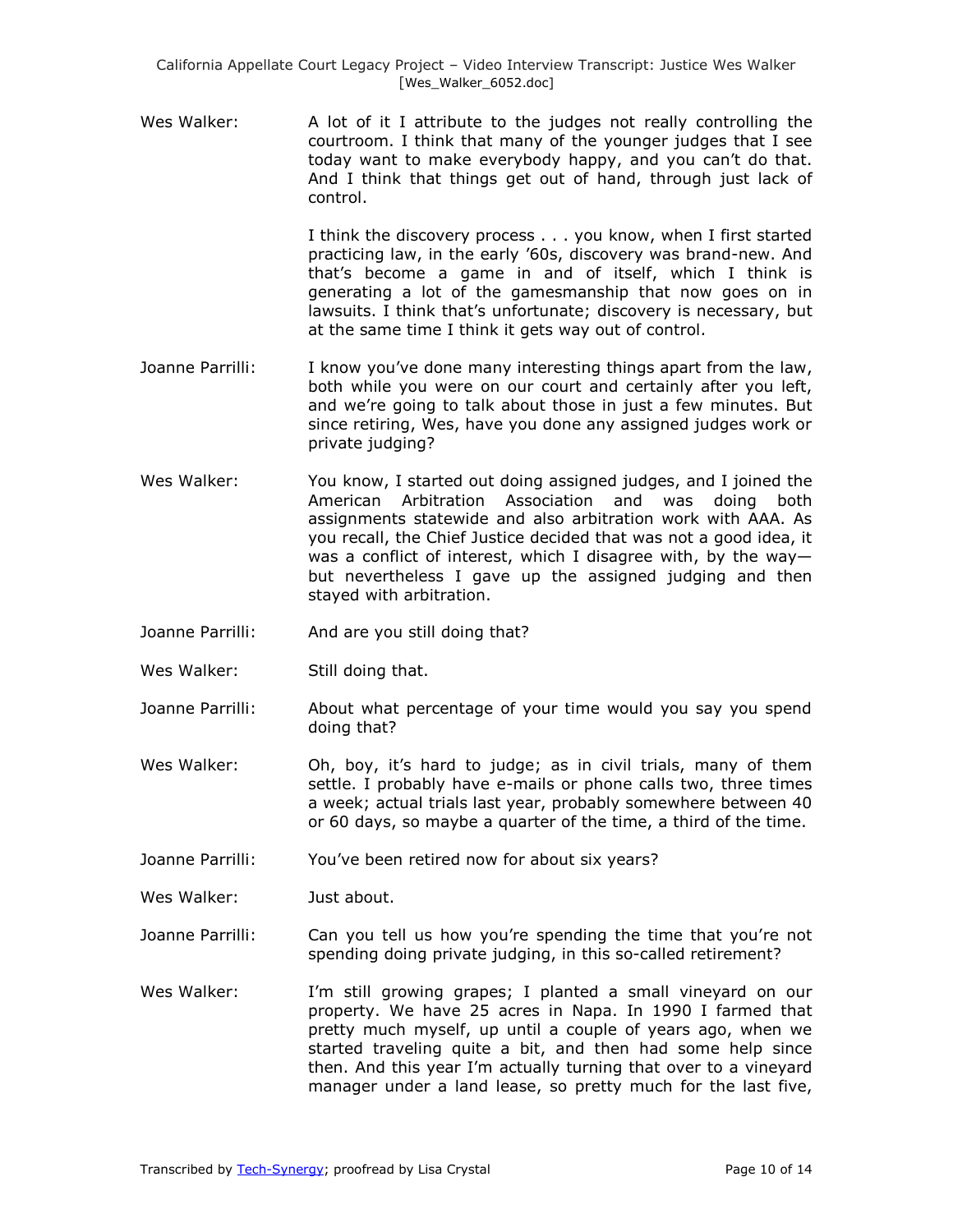> six years I've been heavily involved in the vineyard and been keeping that going.

- Joanne Parrilli: What do you do with those grapes that you grow on your place?
- Wes Walker: Well, we sell them to Silver Oak. I've been under a 10-year contract with them for just about 10 years now, so all the crop goes there. It's a small vineyard; we only have three acres and produce about 12 tons of Cabernet. But it's been fun.
- Joanne Parrilli: You also, even when you were here on the court, I know had a devoted hobby in photography. Are you pursuing that?
- Wes Walker: We've gotten off quite extensively in that in the last several years. So I was very fortunate to have been picked up by a publisher in New York. I did initially a calendar on Napa Valley, and then I've done seven of those now. But that led to a small book on Napa, and I did another small book on Sonoma and just last week published a book on Tuscany. So I've been doing a lot of photography and a lot of publishing.

## (00:25:08)

- Joanne Parrilli: You have another book coming up, so you're going to be doing some traveling?
- Wes Walker: We'll be doing China this year; in the fall I'm going to be on the Silk Road for about 30 days, taking pictures over there.
- Joanne Parrilli: When did your interest in photography begin?
- Wes Walker: I think as a kid I always loved taking a camera with me wherever I went; but in the '60s and '70s I did a lot of backpacking in the Sierras, and then took the camera with me, just to take landscape stuff, for years.
- Joanne Parrilli: And in addition to your books, I noticed when I was just looking on the Internet this morning that there is actually a website that has about 200 of your photographs available as posters in all different sizes, and some beautiful images.
- Wes Walker: Well, thank you.
- Joanne Parrilli: Should we give them a plug and tell them—
- Wes Walker: *[Laughing]* Actually, I have two agencies that have my photographs on their Web sites. One, I started out with a small agency here in San Francisco, with Ted Streshinsky of Photo 20-20. He sold to Lonely Planet in Australia, and I've got several hundred images with them. They were the ones that actually sold to AllPosters, which has the poster site. And now I've got also an agent in Europe, in Spain, and then Age Fotostock, who handles my photography over there. So I'm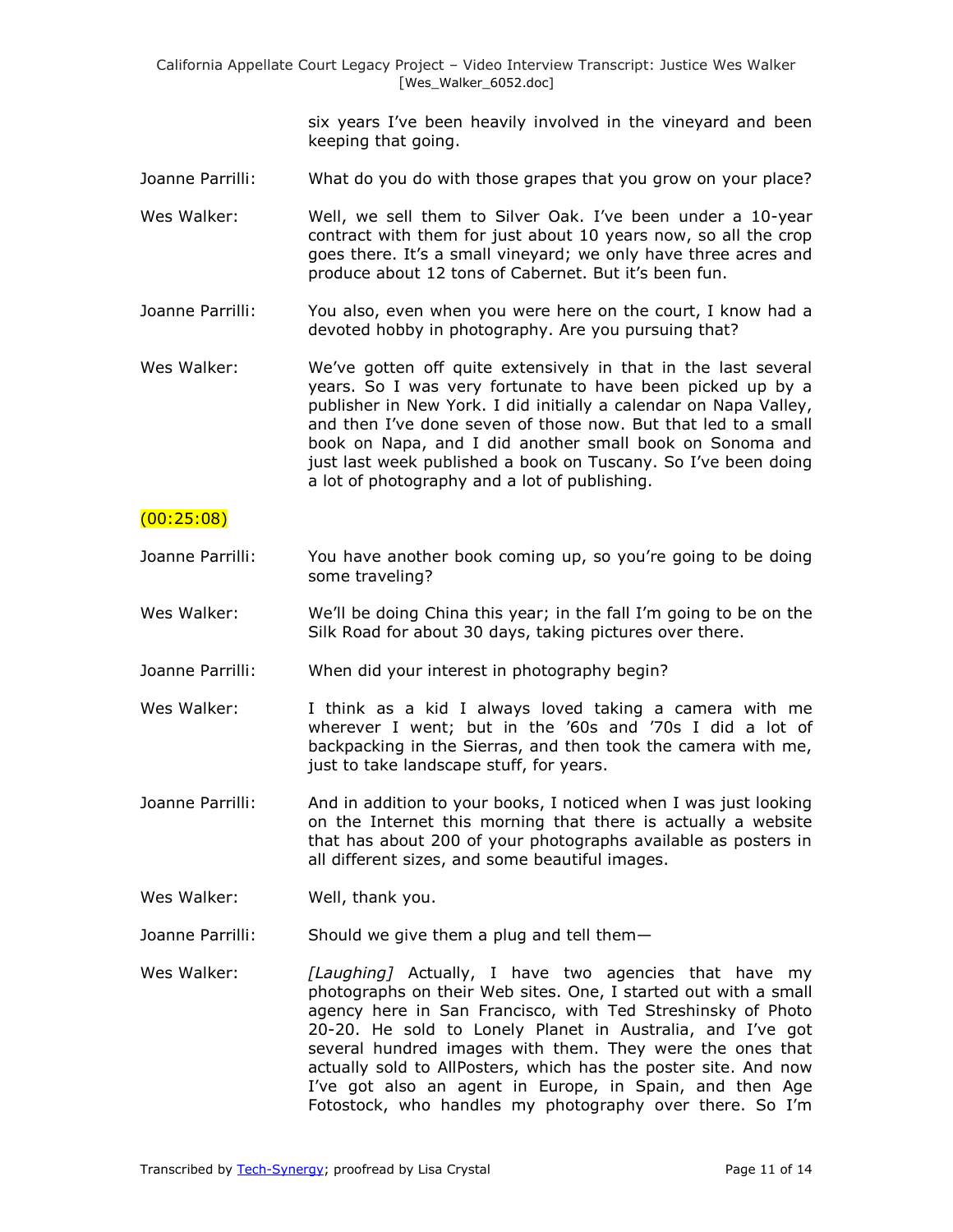> selling images really on the Web for all kinds of things: editorial, books, whatever.

- Joanne Parrilli: Well, and you've certainly seen photography change. When we were talking before we started on the video this morning, you were telling me that up till fairly recently, you've been using film in a Hasselblad camera for your photography. Now you've made the shift to digital, right?
- Wes Walker: It's been a quantum leap; believe me, I've had the Hasselblad TuneCore since the mid-'60s, so I've been using that over 40 years now. And everything's gone digital; the stock agencies I'm working with require digital now, and I had to take the negatives and digitize. And so, yeah, I've gone digital. It's been I'd say a quantum leap here in the last several months.
- Joanne Parrilli: Do you think you'll get interested in the actual Photoshop, working with the images?
- Wes Walker: I have so far to the extent that I'm using Adobe Lightroom to not really manipulate the images, but to what they call development: change the colors, the contrast, bring out the shadows, things of that type; but without layering, without adding or taking things out of the image. I may get there someday.
- Joanne Parrilli: Do you enjoy that?
- Wes Walker: I do enjoy it; it's very time consuming. I enjoy more being out taking pictures.
- Joanne Parrilli: Did you have any particular heroes in the photography world, or mentors?
- Wes Walker: I guess definitely yes-Ansel Adams is someone I've always admired. His son and I were at Stanford together, fraternity brothers, and we used to come into the city after the big game and have cocktails at his home here in San Francisco. This would be back in the mid-'50s, I guess, or early '50s. I'd been in his studio a number of times in Carmel before his death and always admired . . . In fact, all of my early photography was black and white, and the stuff I did in the Sierras was all black and white; didn't really switch to color until probably the late '70s.
- Joanne Parrilli: That's a pretty impressive mentor to have.
- Wes Walker: Yeah, he was great, wonderful.
- Joanne Parrilli: And you plan to continue your photography?
- Wes Walker: As long as I can function.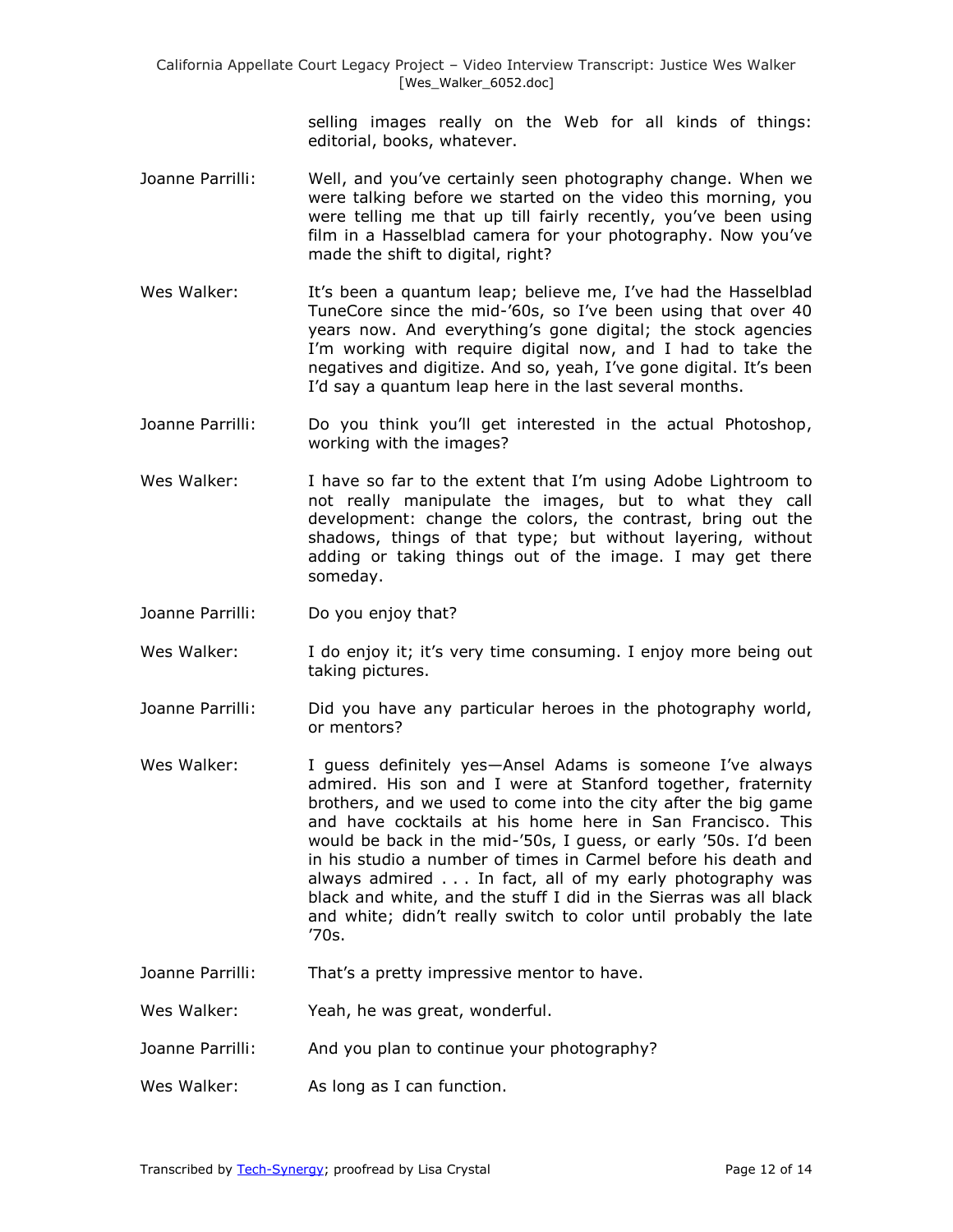Joanne Parrilli: Any other hobbies? I know you were raising alpacas for a while up there in Napa also.

- Wes Walker: We finally sold the herd, after my wife Susan passed away here several years ago. It was just too much. Her mother lives on the property. And then it was Susan and Merle's project, really; I was involved in it, but—
- Joanne Parrilli: And Merle is her mother.
- Wes Walker: Her mother.
- Joanne Parrilli: Yeah.

Wes Walker: So we sold them off probably a year ago.

- Joanne Parrilli: I know you have one son from that marriage—Brett.
- Wes Walker: Brett. He's still at UC Davis. He's on a 10-year program, I think, at this point.
- Joanne Parrilli: Any other children from your early marriage?
- Wes Walker: I have five other children, all of them grown and scattered all over the western United States.
- Joanne Parrilli: Anything else you would like to tell the viewing audience on this tape that I may not have covered, we didn't talk about?
- Wes Walker: That's hard to answer. We've pretty much covered a lot of things. I know one of the issues that was raised in the materials that were sent to me was my judicial philosophy, and maybe I could touch on that a bit.

## $(00:29:57)$

I guess I'm conservative in the sense that I really feel that the law's structure should be followed and should be applied in cases to resolve legal problems. I see in our society a drift away from really strict construction of the law and application of the law, primarily in the trial courts. That concerns me.

- Joanne Parrilli: Is there anything that you would like the legal community and the general public to remember about you and your work as a judge, both in the trial court and here?
- Wes Walker: That's a tough one to answer. I guess I've always prided myself in being thoroughly prepared, spending the time really necessary to arrive at a decision I felt was a valid and good decision. I hope I can be remembered for that; I hope I can be remembered for being fair as far as applying the law and resolving legal issues.